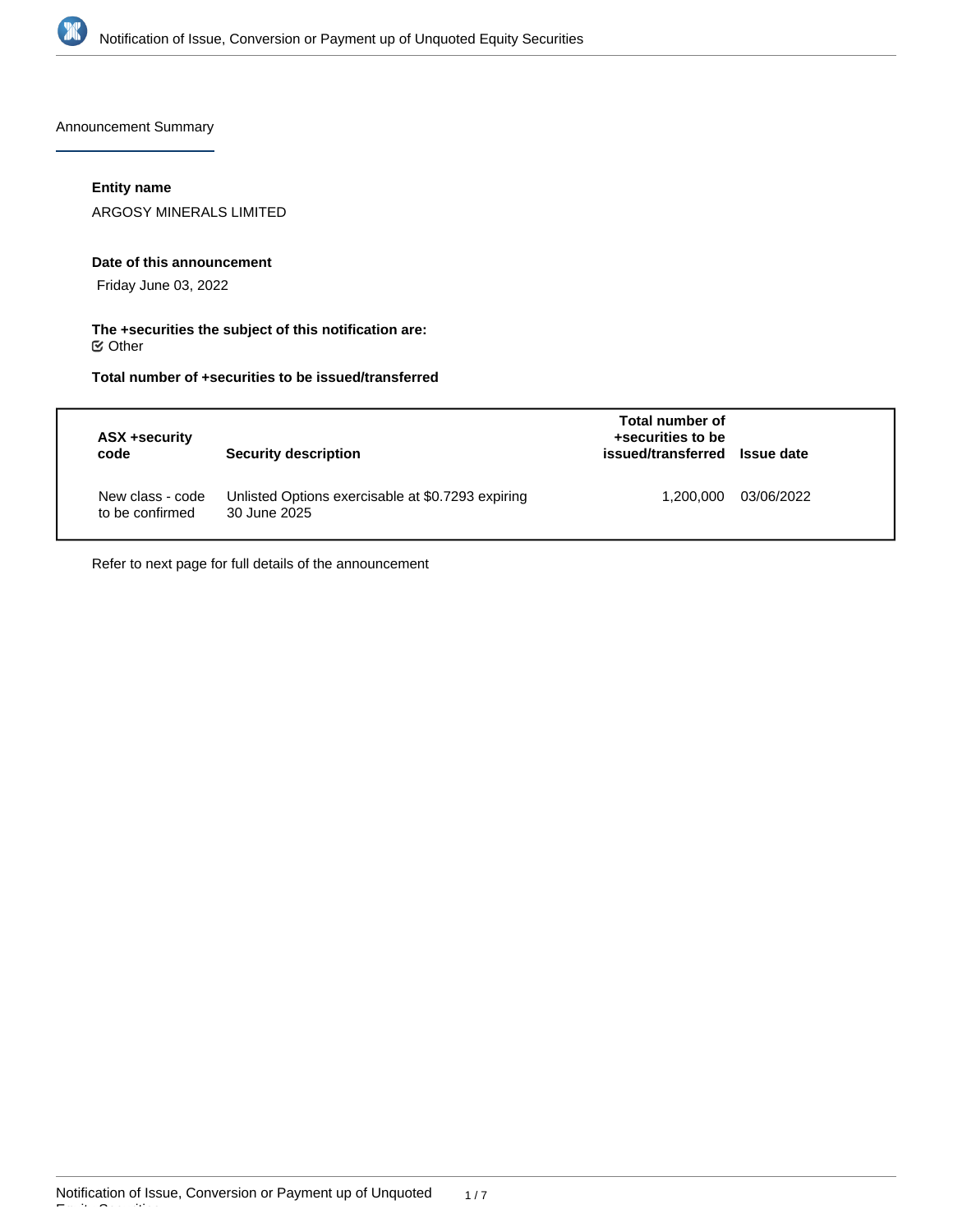

Part 1 - Entity and announcement details

## **1.1 Name of entity**

ARGOSY MINERALS LIMITED

We (the entity named above) give notice of the issue, conversion or payment up of the following unquoted +securities.

**1.2 Registered number type** ABN

**Registration number** 27073391189

**1.3 ASX issuer code** AGY

**1.4 The announcement is** New announcement

# **1.5 Date of this announcement**

3/6/2022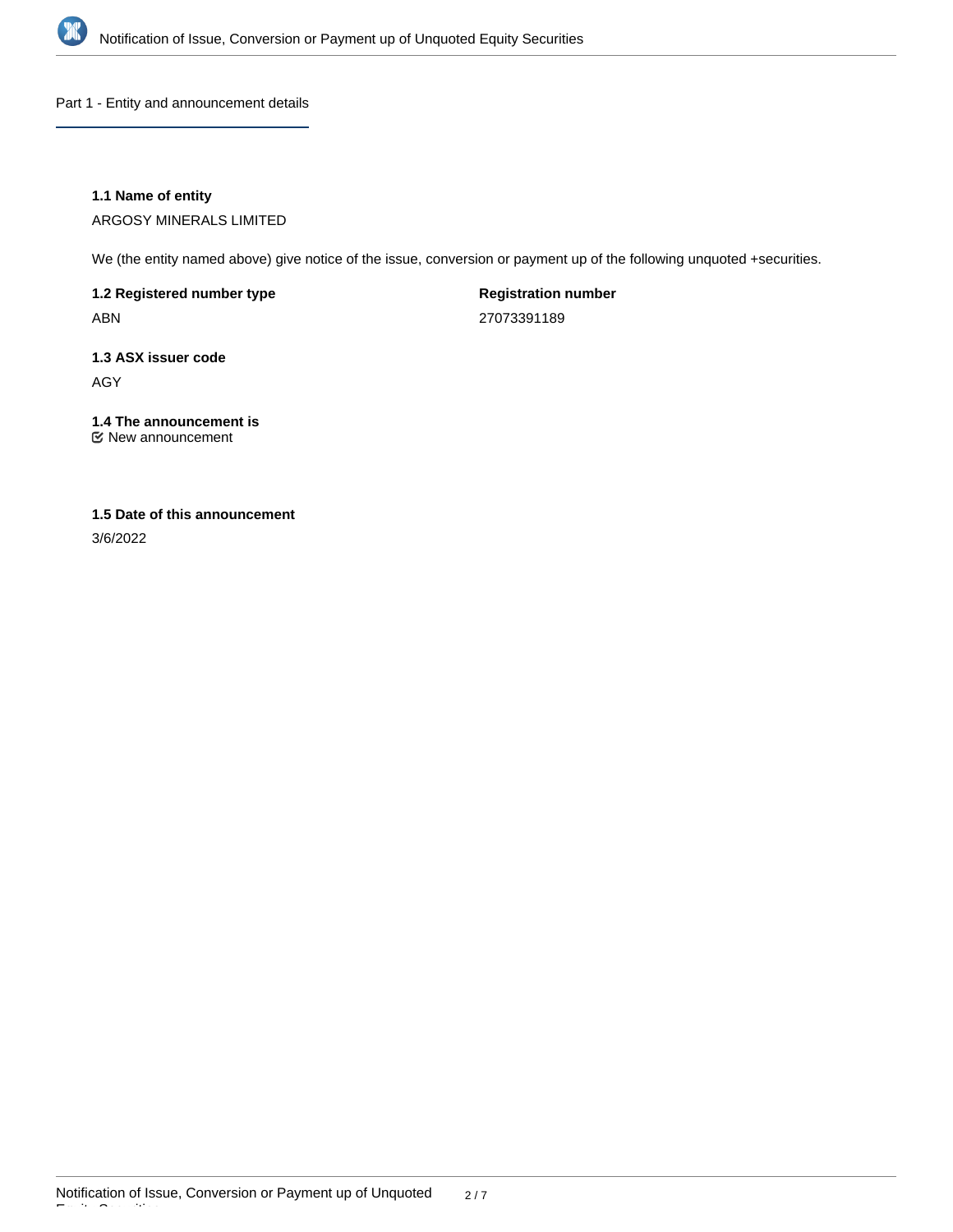

## Part 2 - Issue details

**2.1 The +securities the subject of this notification are:**

Other

## **Please specify**

Unlisted Options exercisable at \$0.7293 expiring 30 June 2025

## **2.2a This notification is given in relation to an issue of +securities in a class which is not quoted on ASX and which:**

does not have an existing ASX security code ("new class")

Equity Securities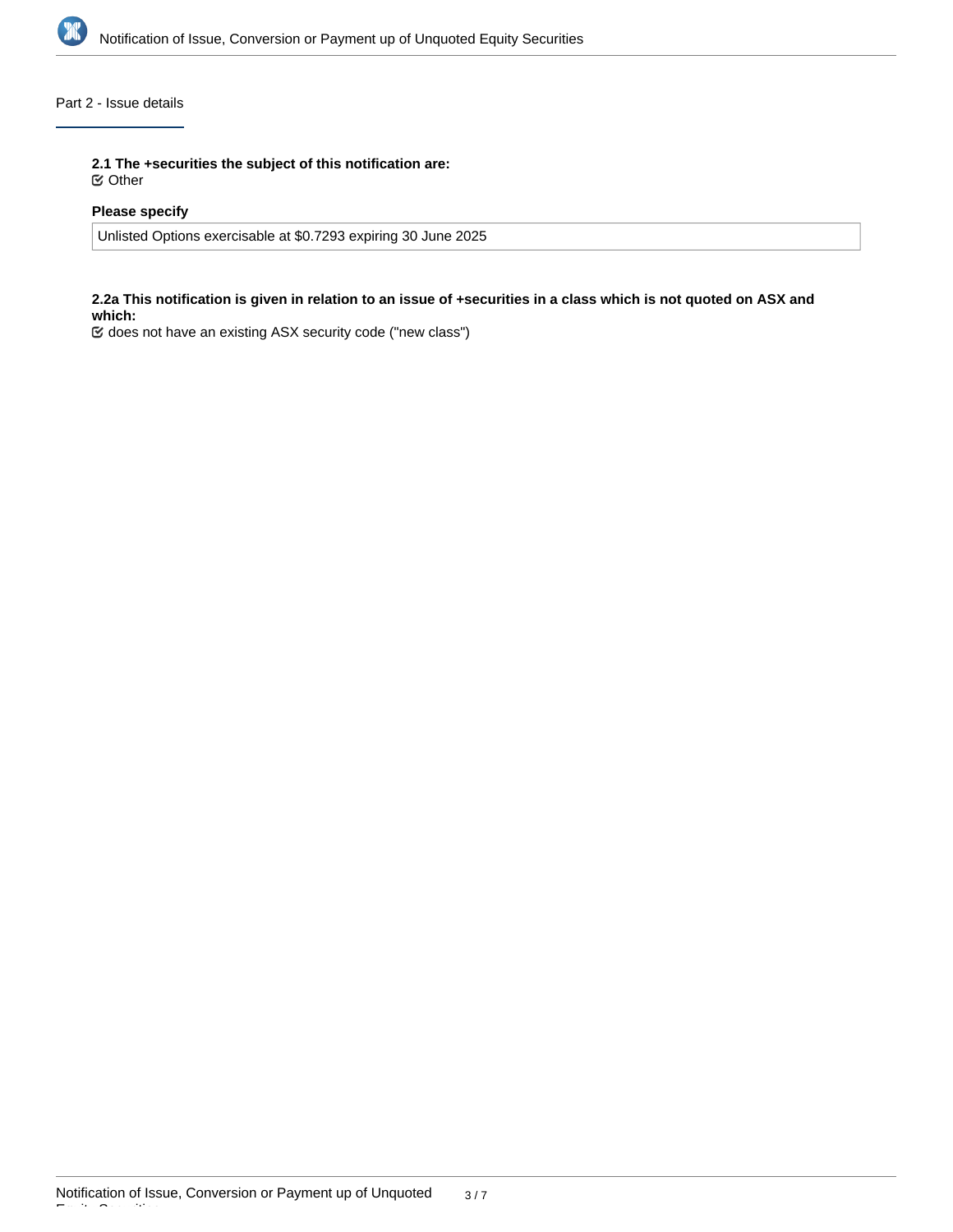

Part 3C - number and type of +securities the subject of this notification (new class) where issue has not previously been notified to ASX

### in an Appendix 3B

#### **New +securities**

| ASX +security code                                                                                                                                      | +Security description                                             |  |  |  |
|---------------------------------------------------------------------------------------------------------------------------------------------------------|-------------------------------------------------------------------|--|--|--|
| New class - code to be confirmed                                                                                                                        | Unlisted Options exercisable at \$0.7293 expiring 30 June<br>2025 |  |  |  |
| +Security type                                                                                                                                          | <b>ISIN code</b>                                                  |  |  |  |
| Options                                                                                                                                                 |                                                                   |  |  |  |
| Date the +securities the subject of this notification were issued<br>3/6/2022                                                                           |                                                                   |  |  |  |
| Will all the +securities issued in this class rank equally in all respects from their issue date?<br>$\alpha$ Yes                                       |                                                                   |  |  |  |
|                                                                                                                                                         |                                                                   |  |  |  |
| Have you received confirmation from ASX that the terms of the +securities are appropriate and equitable under<br>listing rule 6.1?<br>$\mathfrak{C}$ No |                                                                   |  |  |  |
| Please provide a URL link for a document lodged with ASX setting out the material terms of the +securities being<br>issued.                             |                                                                   |  |  |  |
| https://www.asx.com.au/asxpdf/20220429/pdf/458jtsrdll0rk0.pdf                                                                                           |                                                                   |  |  |  |

### Options Details

**+Security currency** AUD - Australian Dollar **Exercise price** AUD 0.72930000 **Expiry date** 30/6/2025

**Details of the existing class of +security that will be issued upon exercise or conversion of this new class of company option**

**Other** 

Equity Securities

## **Description**

AGY Ordinary Fully Paid Shares

## **Any other information the entity wishes to provide about the +securities the subject of this notification**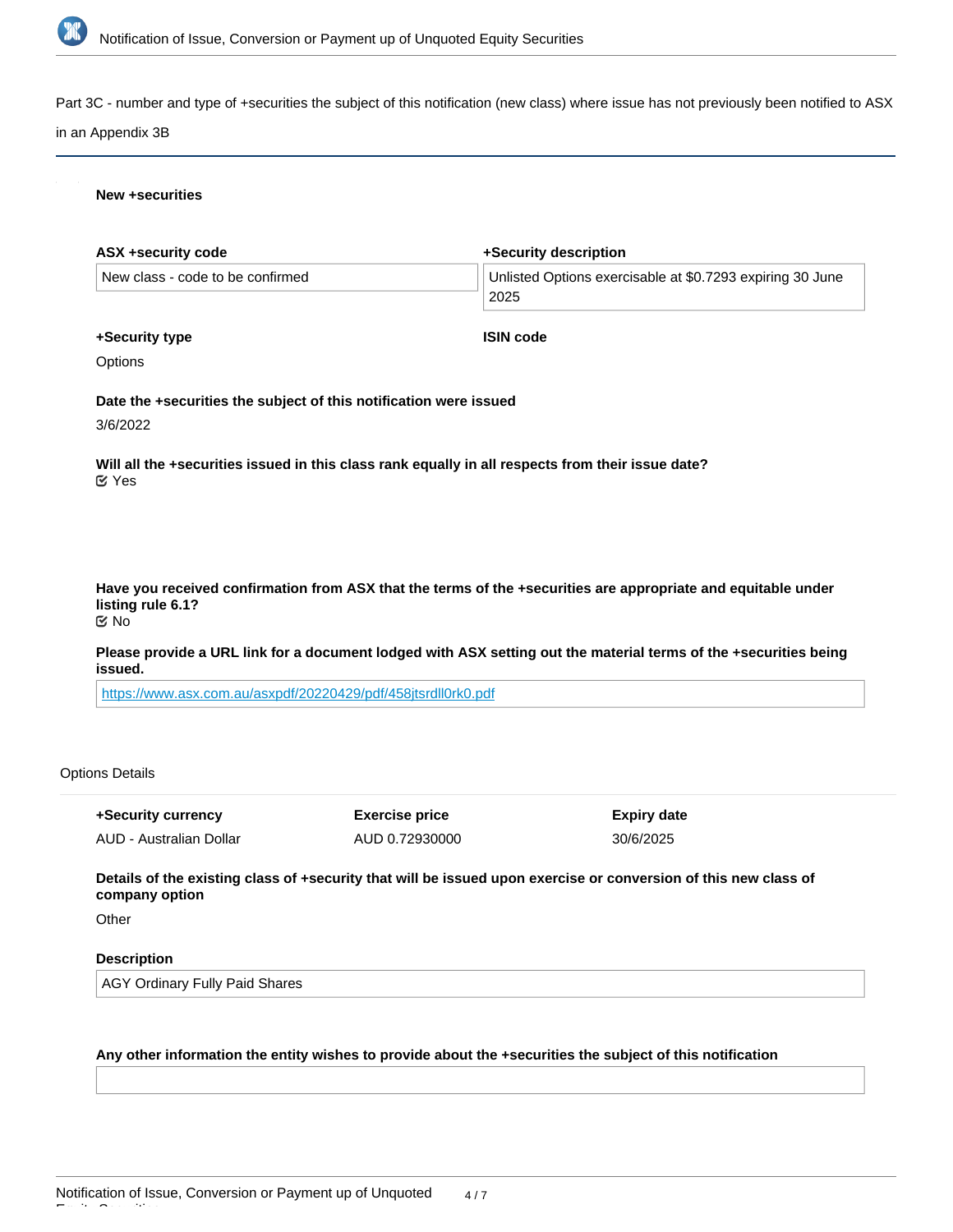

**Please provide any further information needed to understand the circumstances in which you are notifying the issue of these +securities to ASX, including why the issue of the +securities has not been previously announced to the market in an Appendix 3B**

<https://www.asx.com.au/asxpdf/20210319/pdf/44tv10k90g981v.pdf>

Issue details

### **Number of +securities**

1,200,000

### **Were the +securities issued for a cash consideration?**

No

### **Please describe the consideration being provided for the +securities**

Options issued to directors pursuant to shareholder approval at the AGM

#### **Purpose of the issue**

**Other** 

Equity Securities

## **Additional Details**

Options issued to directors pursuant to shareholder approval at the AGM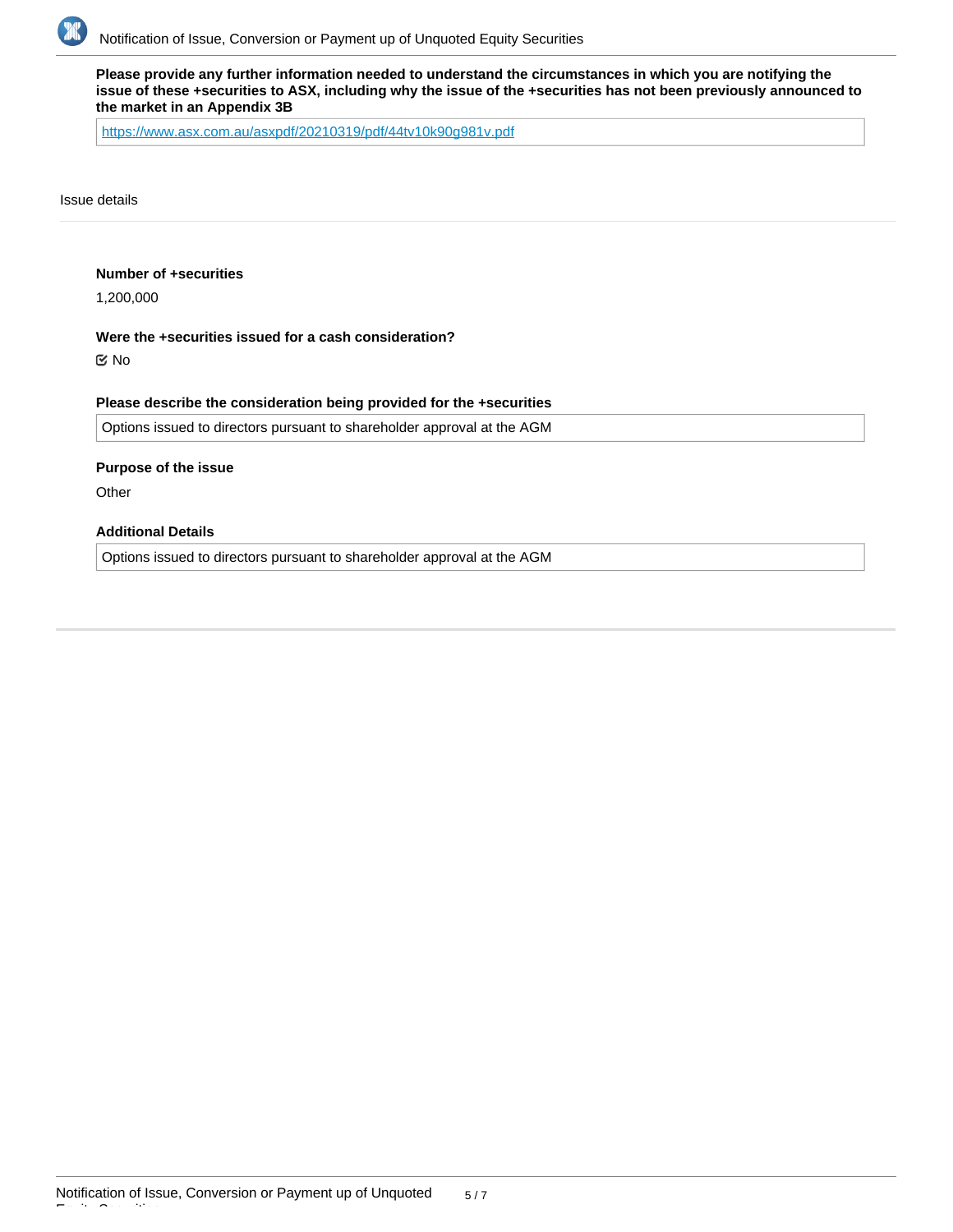

Part 4 - +Securities on issue

| Following the issue, conversion or payment up of the +securities the subject of this application, the +securities of<br>the entity will comprise:<br>(A discrepancy in these figures compared to your own may be due to a matter of timing if there is more than one<br>application for quotation/issuance currently with ASX for processing.) |                                         |  |  |  |
|------------------------------------------------------------------------------------------------------------------------------------------------------------------------------------------------------------------------------------------------------------------------------------------------------------------------------------------------|-----------------------------------------|--|--|--|
| 4.1 Quoted +Securities (Total number of each +class of +securities quoted)                                                                                                                                                                                                                                                                     |                                         |  |  |  |
| ASX +security code and description                                                                                                                                                                                                                                                                                                             | Total number of<br>+securities on issue |  |  |  |
| AGY: ORDINARY FULLY PAID                                                                                                                                                                                                                                                                                                                       | 1.354.969.632                           |  |  |  |
| 4.2 Unquoted +Securities (Total number of each +class of +securities issued but not quoted on ASX)                                                                                                                                                                                                                                             |                                         |  |  |  |
| ACV . security sade and description                                                                                                                                                                                                                                                                                                            | Total number of                         |  |  |  |

| ASX +security code and description                                                                   | +securities on issue |
|------------------------------------------------------------------------------------------------------|----------------------|
| AGYAB : PERFORMANCE RIGHTS                                                                           | 1,500,000            |
| AGYAJ: OPTION EXPIRING 29-OCT-2022 EX \$0.25                                                         | 49,757,688           |
| New class - code to be confirmed : Unlisted Options exercisable at \$0.7293 expiring 30 June<br>2025 | 1,200,000            |

Equity Securities